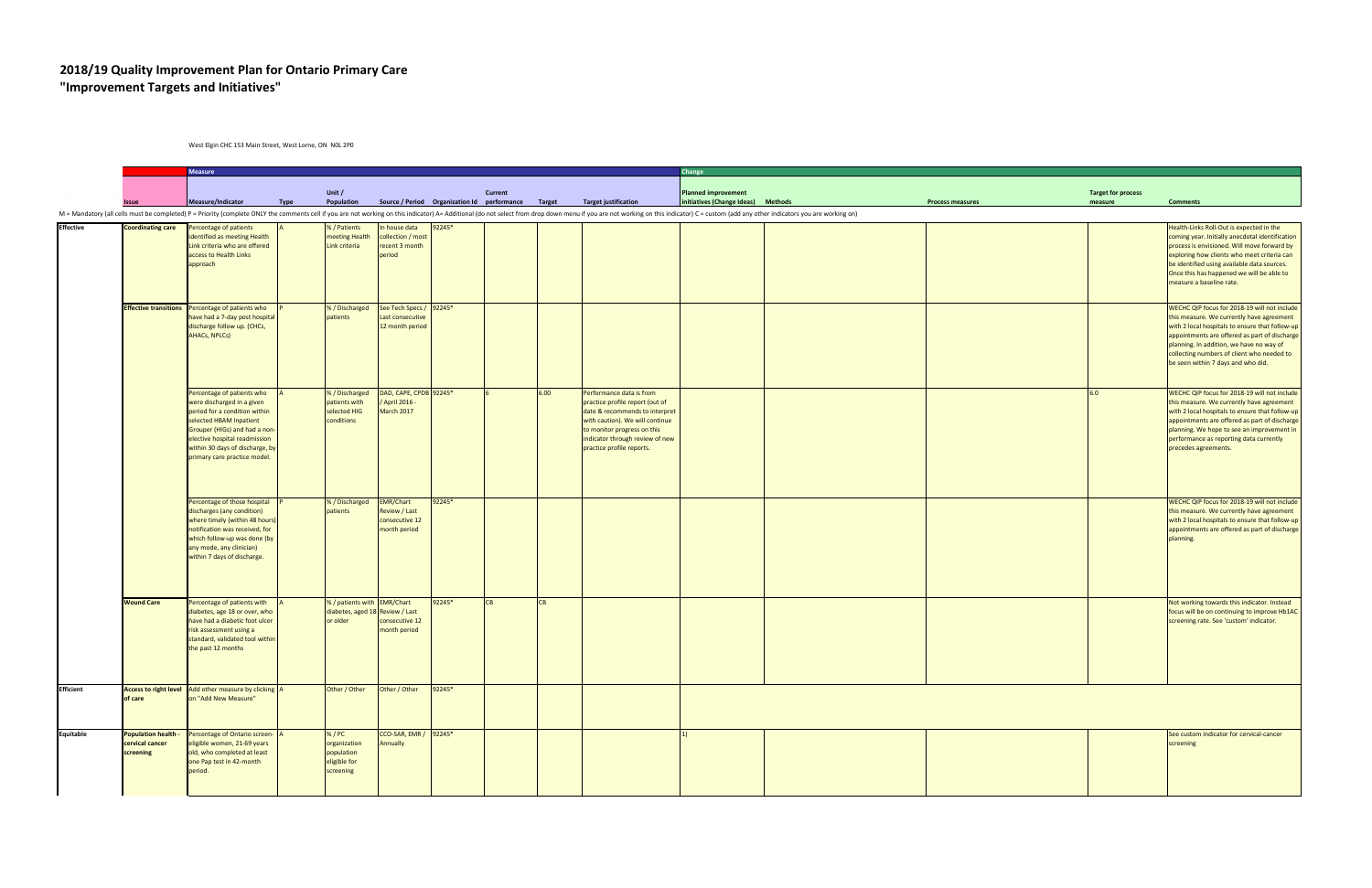|                                                              | <b>Measure</b>                                                                                                                                                                                                                                   |             |                                                                                 |                                                               |        |                                                                      |           |                                                                                                                                                                                                                                                                                                                                                                                                                                                                                                                                                                               | Change                                                                      |                                                                                                                                                                                                                                                                                                       |                                                                                                           |                                                                                                                                                |                                                                                                                                                                                                                                                                                                               |  |
|--------------------------------------------------------------|--------------------------------------------------------------------------------------------------------------------------------------------------------------------------------------------------------------------------------------------------|-------------|---------------------------------------------------------------------------------|---------------------------------------------------------------|--------|----------------------------------------------------------------------|-----------|-------------------------------------------------------------------------------------------------------------------------------------------------------------------------------------------------------------------------------------------------------------------------------------------------------------------------------------------------------------------------------------------------------------------------------------------------------------------------------------------------------------------------------------------------------------------------------|-----------------------------------------------------------------------------|-------------------------------------------------------------------------------------------------------------------------------------------------------------------------------------------------------------------------------------------------------------------------------------------------------|-----------------------------------------------------------------------------------------------------------|------------------------------------------------------------------------------------------------------------------------------------------------|---------------------------------------------------------------------------------------------------------------------------------------------------------------------------------------------------------------------------------------------------------------------------------------------------------------|--|
|                                                              | Measure/Indicator                                                                                                                                                                                                                                |             | Unit /<br>Population                                                            |                                                               |        | <b>Current</b><br>Source / Period Organization Id performance Target |           | <b>Target justification</b>                                                                                                                                                                                                                                                                                                                                                                                                                                                                                                                                                   | <b>Planned improvement</b><br>initiatives (Change Ideas) Methods            |                                                                                                                                                                                                                                                                                                       | <b>Process measures</b>                                                                                   | <b>Target for process</b><br>measure                                                                                                           | <b>Comments</b>                                                                                                                                                                                                                                                                                               |  |
|                                                              |                                                                                                                                                                                                                                                  | <b>Type</b> |                                                                                 |                                                               |        |                                                                      |           | M = Mandatory (all cells must be completed) P = Priority (complete ONLY the comments cell if you are not working on this indicator) A= Additional (do not select from drop down menu if you are not working on this indicator)                                                                                                                                                                                                                                                                                                                                                |                                                                             |                                                                                                                                                                                                                                                                                                       |                                                                                                           |                                                                                                                                                |                                                                                                                                                                                                                                                                                                               |  |
|                                                              | Percentage of 20 - 69 year old C<br>clients who received or were<br>offered a Pap Smear test in<br>the last 3 years. (Tests that<br>were offered but declined,<br>refused, ineligible or done<br>elsewhere are included if<br>recorded in EMR.)  |             | % / PC<br>organization<br>population<br>eligible for<br>screening               | EMR/Chart<br>Review / 3 year<br>period                        | 92245* | $70^{\circ}$                                                         | 75.00     | SWLHIN MSAA Target. We expect 1)<br>to see continued improvement<br>with use of bi-monthly feedback<br>system implemented last year.                                                                                                                                                                                                                                                                                                                                                                                                                                          |                                                                             |                                                                                                                                                                                                                                                                                                       |                                                                                                           |                                                                                                                                                | No new change initiatives planned. PHC Team<br>will continue to review bi-monthly<br>performance and identify plan to offer<br>screening to eligible clients as they are<br>identified through report reviews. Note that<br>performance on this indicator may be<br>affected by projected staffing shortages. |  |
| <b>Population health -</b><br>colorectal cancer<br>screening | Percentage of Ontario screen-<br>eligible individuals, 50-74<br>years old, who were overdue<br>for colorectal screening in<br>each calendar year                                                                                                 |             | % / PC<br>organization<br>population<br>eligible for<br>screening               | See Tech Specs / 92245*<br>Annually                           |        |                                                                      | <b>CB</b> |                                                                                                                                                                                                                                                                                                                                                                                                                                                                                                                                                                               |                                                                             |                                                                                                                                                                                                                                                                                                       |                                                                                                           |                                                                                                                                                | See custom indicator for colorectal cancer<br>screening                                                                                                                                                                                                                                                       |  |
| <b>Population health -</b><br>diabetes                       | Percentage of patients with<br>diabetes, aged 40 or over, witl<br>two or more glycated<br>hemoglobin (HbA1C) tests<br>within the past 12 months                                                                                                  |             | % / patients with ODD, OHIP-<br>diabetes, aged 40 CHDB, RPDB /<br>or over       | Annually                                                      | 92245* | 60                                                                   |           |                                                                                                                                                                                                                                                                                                                                                                                                                                                                                                                                                                               |                                                                             |                                                                                                                                                                                                                                                                                                       |                                                                                                           |                                                                                                                                                | See "Custom" indicator for HbA1C screen-<br>rate. Primary Healthcare Team (PHC) Team<br>input suggests that there may be instances<br>where >1 HbA1c test is not necessary.                                                                                                                                   |  |
|                                                              | Percentage of clients with a<br>diagnosis of diabetes who are<br>offered a HbA1c in last 6<br>nonths.                                                                                                                                            |             | % / patients with In house data<br>diabetes, aged 18 collection / 6<br>or older | month period                                                  | 92245* | <b>CB</b>                                                            | 75.00     | In-house reporting for HbA1c<br>indicator on progress report<br>suggested 61% testing rate for<br>eligible clients. We suspect rate<br>could be higher due to inclusion<br>errors in denominator (e.g. we<br>have identified source of error in<br>enumerating paper reports). In<br>addition we expect performance<br>in offering tests will be higher<br>than those who have completed<br>(as some clients choose not to<br>follow-up with testing despite<br>recommendations).Current<br>performance is "Collecting<br>Baseline" because report is still<br>being refined. | 1) Improve reporting &<br>develop process for regular<br>eview & follow-up. | Continue to work with Data Management Coordinator<br>(DMC) to 'clean-up' reporting from EMR & refine<br>process for reviewing non-EMR sources (manual<br>review). Make monthly reports available to providers<br>and ask them to develop follow-up plans for clients who<br>are eligible for testing. | Accuracy of monthly reports. Frequency of review and Aim for accurate data to<br>action plan development. | be reviewed monthly at<br>team meetings. Aim for<br>action plans to be<br>developed for all clients<br>who are eligible to be<br>offered test. | We recognize that some clients will decline<br>testing, including some who are elderly and<br>who have had no changes in their diabetes<br>management for several years. We will also<br>report on clients who decline the test as that<br>is outside of our control for improvement.                         |  |
| <b>Population health -</b><br>colorectal cancer<br>screening | Percentage of clients ages<br>50=74 *up to 75th birthday)<br>who received or were offered<br>a fecal occult blood test<br>(FOBT) in the last 2 years.                                                                                            |             | % / PC<br>organization<br>population<br>eligible for<br>screening               | EMR/Chart<br>Review / 2yrs                                    | 92245* |                                                                      | 75.00     | MSAA target from SWLHIN. We 1)<br>expect to see continued<br>improvement with use of bi-<br>monthly feedback system<br>implemented last year.                                                                                                                                                                                                                                                                                                                                                                                                                                 |                                                                             |                                                                                                                                                                                                                                                                                                       |                                                                                                           |                                                                                                                                                | No new change initiatives planned. PHC Team<br>will continue to review bi-monthly<br>performance and identify plan to offer<br>screening to eligible clients as they are<br>identified through report reviews. Note that<br>performance on this indicator may be<br>affected by projected staffing shortages. |  |
| <b>Person experience</b>                                     | Percent of patients who stated P<br>that when they see the doctor<br>or nurse practitioner, they or<br>someone else in the office<br>(always/often) involve them a<br>much as they want to be in<br>decisions about their care and<br>treatment? |             | % / PC<br>organization<br>population<br>(surveyed<br>sample)                    | In-house survey / 92245*<br>April 2017 -<br><b>March 2018</b> |        | 94                                                                   | 95.00     | We are pleased with current<br>performance.                                                                                                                                                                                                                                                                                                                                                                                                                                                                                                                                   |                                                                             |                                                                                                                                                                                                                                                                                                       |                                                                                                           |                                                                                                                                                | Will continue to monitor through client<br>satisfaction survey. No change ideas identified<br>as team is pleased with current performance.                                                                                                                                                                    |  |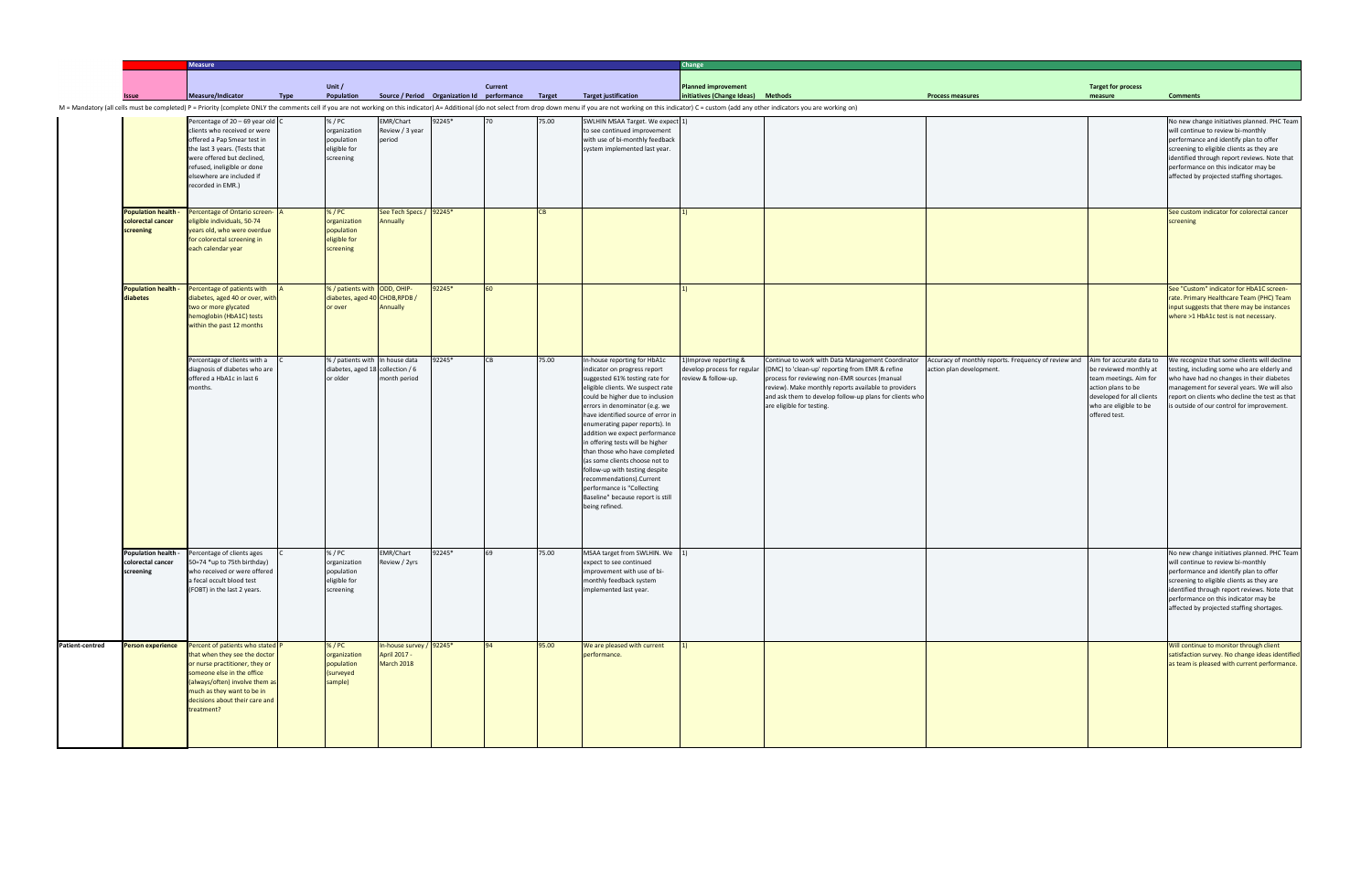|               |                                          | <b>Measure</b>                                                                                                                  |             |                                                              |                                                                       |                                                    |                |       |                                                                                                                                                                                                                                                                                                                                                                                                                                                                                                                                                                                                                                                                                                                                                                         | Change                                                                                                                                                    |                                                                                                                                                                                                                                                                                                                                                                                                                                                                                       |                                                                                                                                                                                                                                                          |                                                                                                                                                                                                                                                                                                                                              |                                                                                                                                                                                                                                                                                                                                                                                                                                                                                                                                                                                                                                                                                                                                                                                                                                                                             |  |
|---------------|------------------------------------------|---------------------------------------------------------------------------------------------------------------------------------|-------------|--------------------------------------------------------------|-----------------------------------------------------------------------|----------------------------------------------------|----------------|-------|-------------------------------------------------------------------------------------------------------------------------------------------------------------------------------------------------------------------------------------------------------------------------------------------------------------------------------------------------------------------------------------------------------------------------------------------------------------------------------------------------------------------------------------------------------------------------------------------------------------------------------------------------------------------------------------------------------------------------------------------------------------------------|-----------------------------------------------------------------------------------------------------------------------------------------------------------|---------------------------------------------------------------------------------------------------------------------------------------------------------------------------------------------------------------------------------------------------------------------------------------------------------------------------------------------------------------------------------------------------------------------------------------------------------------------------------------|----------------------------------------------------------------------------------------------------------------------------------------------------------------------------------------------------------------------------------------------------------|----------------------------------------------------------------------------------------------------------------------------------------------------------------------------------------------------------------------------------------------------------------------------------------------------------------------------------------------|-----------------------------------------------------------------------------------------------------------------------------------------------------------------------------------------------------------------------------------------------------------------------------------------------------------------------------------------------------------------------------------------------------------------------------------------------------------------------------------------------------------------------------------------------------------------------------------------------------------------------------------------------------------------------------------------------------------------------------------------------------------------------------------------------------------------------------------------------------------------------------|--|
|               |                                          |                                                                                                                                 |             |                                                              |                                                                       |                                                    |                |       |                                                                                                                                                                                                                                                                                                                                                                                                                                                                                                                                                                                                                                                                                                                                                                         |                                                                                                                                                           |                                                                                                                                                                                                                                                                                                                                                                                                                                                                                       |                                                                                                                                                                                                                                                          |                                                                                                                                                                                                                                                                                                                                              |                                                                                                                                                                                                                                                                                                                                                                                                                                                                                                                                                                                                                                                                                                                                                                                                                                                                             |  |
|               |                                          | Measure/Indicator                                                                                                               | <b>Type</b> | Unit /<br>Population                                         |                                                                       | Source / Period Organization Id performance Target | <b>Current</b> |       | <b>Target justification</b>                                                                                                                                                                                                                                                                                                                                                                                                                                                                                                                                                                                                                                                                                                                                             | <b>Planned improvement</b><br>initiatives (Change Ideas) Methods                                                                                          |                                                                                                                                                                                                                                                                                                                                                                                                                                                                                       | <b>Process measures</b>                                                                                                                                                                                                                                  | <b>Target for process</b><br>measure                                                                                                                                                                                                                                                                                                         | <b>Comments</b>                                                                                                                                                                                                                                                                                                                                                                                                                                                                                                                                                                                                                                                                                                                                                                                                                                                             |  |
|               |                                          |                                                                                                                                 |             |                                                              |                                                                       |                                                    |                |       | M = Mandatory (all cells must be completed) P = Priority (complete ONLY the comments cell if you are not working on this indicator) A= Additional (do not select from drop down menu if you are not working on this indicator                                                                                                                                                                                                                                                                                                                                                                                                                                                                                                                                           |                                                                                                                                                           |                                                                                                                                                                                                                                                                                                                                                                                                                                                                                       |                                                                                                                                                                                                                                                          |                                                                                                                                                                                                                                                                                                                                              |                                                                                                                                                                                                                                                                                                                                                                                                                                                                                                                                                                                                                                                                                                                                                                                                                                                                             |  |
| Safe          | <b>Medication safety</b>                 | Percentage of patients with<br>medication reconciliation in<br>the past year                                                    |             | % / All patients                                             | <b>EMR/Chart</b><br><b>Review / Most</b><br>recent 12 month<br>period | 92245*                                             |                |       | <b>Primary Care Team is currently</b><br>meeting with local pharmacy to<br>develop partnership plan to<br>implement a process for<br>medication reviews. Initial focus<br>is determining criteria for clients<br>who would most benefit from<br>this process.                                                                                                                                                                                                                                                                                                                                                                                                                                                                                                           | 1)see comments                                                                                                                                            |                                                                                                                                                                                                                                                                                                                                                                                                                                                                                       |                                                                                                                                                                                                                                                          |                                                                                                                                                                                                                                                                                                                                              | Primary Care Team is currently meeting with<br>local pharmacy to develop partnership plan to<br>implement a process for medication reviews.<br>Initial focus is determining criteria for clients<br>who would most benefit from this process.                                                                                                                                                                                                                                                                                                                                                                                                                                                                                                                                                                                                                               |  |
| <b>Timely</b> | <b>Timely access to</b><br>care/services | ercentage of patients and<br>clients able to see a doctor or<br>nurse practitioner on the same<br>day or next day, when needed. |             | % / PC<br>organization<br>population<br>(surveyed<br>sample) | In-house survey / 92245*<br>April 2017 -<br>March 2018                |                                                    |                | 72.00 | Target remains unchanged from<br>previous year's. There is growing<br>concern at our centre that this<br>metric is not a reflection of our<br>ability to offer 'timely' access to<br>services for clients who do not<br>want or are not able to access<br>our services through a same or<br>next-day appointment. (We<br>added the following question to<br>our most recent client<br>satisfaction survey: "The last time<br>you were sick or were concerned<br>you had a health problem did you<br>get an appointment on the date<br>you wanted?". The response was<br>73.6% YES). At the same time we<br>aim to continue to improve<br>access to our primary care and<br>community-based services. The<br>change ideas and process<br>measures presented identify our | plan to improve processes<br>to timely/appropriate<br>access primary to care<br>services                                                                  | 1) Develop and implement a Primary care and Admin staff to incorporate feedback<br>(from client surveys and feedback) and develop<br>proposal for improvements to booking system that can<br>be implemented.                                                                                                                                                                                                                                                                          | Primary care and Administrative team<br>recommendations for change from their lived<br>experiences in providing services to clients based on<br>eedback and complaint investigations from primary<br>care clients.                                       | recommendation from<br>lients, and primary care<br>nd administrative teams<br>identified as barriers to<br>client access to services.                                                                                                                                                                                                        | Aim to include at least one In the last 2 years we have increased our<br>same-next day access rate. The feedback we<br>have received indicates that this presents<br>access challenges to clients in our rural<br>community (e.g. Our clients have voiced that<br>many do not like same day scheduling as in<br>this rural community. Many travel to work or<br>are on a factory line where they need to wait<br>until their breaks to make phone calls to try<br>and get an appointment with their provider.<br>Many require advanced notice to get time off<br>work for medical appointments.). As such, the<br>focus will be on improving PHC Team's ability<br>to offer timely/appropriate care using a<br>process that better meets clients needs. This<br>may include striking a new balance between<br>same/next day appointments and 'pre-<br>booked' appointments. |  |
|               |                                          |                                                                                                                                 |             |                                                              |                                                                       |                                                    |                |       | plan to do so.                                                                                                                                                                                                                                                                                                                                                                                                                                                                                                                                                                                                                                                                                                                                                          | 2) Continue to monitor<br>current AA booking system                                                                                                       | Continue with quarterly monitoring of AA 'metrics' via<br>effectiveness & efficiency of 'tick-sheets' at reception. Primary care and admin<br>teams to partner with PHQ to ask for trending graphs<br>and identify/follow process on ability to meet care requests over-time. Primary care<br>mprovement opportunities. and admin teams to meet quarterly to review<br>performance via 'dashboards' and identify opportunities<br>for improvement to rate of care requests fulfilled. | Number of data sets collected. Trending plot graph<br>completed & reviewed (YES/NO) Number of quarterly<br>neetings to review performance                                                                                                                | 4 data sets (1/quarter) 1<br>plot graph 4 performance of previous year's.<br>review meetings                                                                                                                                                                                                                                                 | This improvement measure is a continuation                                                                                                                                                                                                                                                                                                                                                                                                                                                                                                                                                                                                                                                                                                                                                                                                                                  |  |
|               |                                          |                                                                                                                                 |             |                                                              |                                                                       |                                                    |                |       |                                                                                                                                                                                                                                                                                                                                                                                                                                                                                                                                                                                                                                                                                                                                                                         | 3) Aim to develop &<br>mplement a new<br>communication strategy<br>that increases client's<br>with booking system.                                        | Primary care and admin staff to identify what important (i) Recommendations from admin team and primary<br>elements need to be included in communication<br>material. Engage WECHC's communication committee<br>& request support with implementing communication<br>awareness of & satisfaction strategy to reach as many clients as possible.                                                                                                                                       | care teams based on client<br>interactions/feedback/complaints to date ii) Present<br>DRAFT communication strategy to Communication<br>committee, Youth Advisory council and Client and<br>Family Advisory Council for review prior to<br>implementation | Increased client<br>client satisfaction survey.<br>(Look for increase on<br>question "The last time<br>you were sick or were<br>concerned you had a<br>health problem did you<br>get an appointment on the<br>date you wanted?")<br>Possibly use simple EBD<br>surveying strategy (e.g.<br>pebble in a box that<br>represents satisfaction). | We hope that increased avenues to access<br>satisfaction pertaining to information on our primary care access<br>use of booking system on system will help to improve awareness and<br>understanding of processes and services. We<br>hope that this communication strategy will<br>assist us in communicating future<br>improvements/changes to system and the<br>effectiveness of our system.                                                                                                                                                                                                                                                                                                                                                                                                                                                                             |  |
|               |                                          |                                                                                                                                 |             |                                                              |                                                                       |                                                    |                |       |                                                                                                                                                                                                                                                                                                                                                                                                                                                                                                                                                                                                                                                                                                                                                                         | 4) Identify opportunities to<br>to service programs:<br><b>Counseling and System's</b><br>Navigation / Health<br><b>Promotion (Smoking</b><br>Cessation). | mprove access community and HP/System Navigation) by collecting data at re:<br>demand for services - data collection template to be<br>developed in partnership with PHQ. Identify patterns in  appointments and intake process<br>supply vs demand and identify recommendations to<br>adjust appointments and intake process as needed.                                                                                                                                              | Evaluate supply and demand for 2 teams (mental health # of requests enrollment into programs collected. # of<br>appointment slots used, no-showed/cancelled<br>appointments. # of recommendations to adjust                                              | Demand for community<br>support team<br>appointments collected on Assessment Model<br>a weekly basis                                                                                                                                                                                                                                         | Depending on the supply and demand,,<br>investigate tool for the SW LHIN Rapid                                                                                                                                                                                                                                                                                                                                                                                                                                                                                                                                                                                                                                                                                                                                                                                              |  |